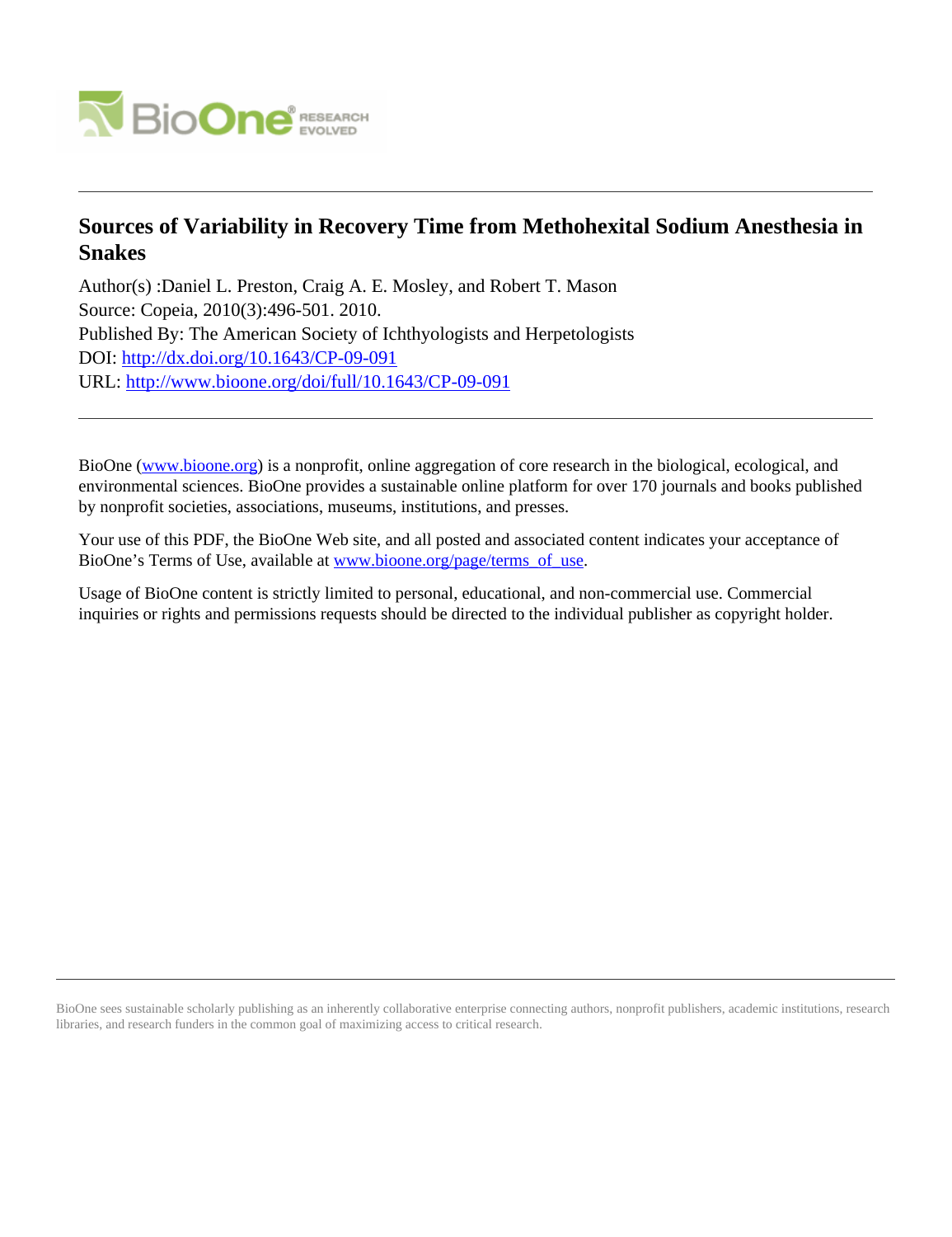# Sources of Variability in Recovery Time from Methohexital Sodium Anesthesia in Snakes

Daniel L. Preston $^{1,2}$ , Craig A. E. Mosley $^3$ , and Robert T. Mason $^1$ 

Variability in anesthetic effect is frequently observed in individuals within a species, yet few studies have investigated its causes in reptiles. To evaluate potential sources of variability in reptile anesthesia, we conducted experiments to test for effects of body temperature, body condition, gravidity, and time post-feeding on the recovery time of Red-sided Garter Snakes (Thamnophis sirtalis parietalis) anesthetized with methohexital sodium (Brevital Sodium). The mean recovery time of snakes anesthetized at 21°C was 125 min, at 26°C it was 86 min, and at 31°C it was 64 min. There was a significant correlation between body condition and recovery time, with thinner snakes experiencing longer recovery times. Gravid snakes anesthetized within five weeks of parturition had a mean recovery time that was twice as long as nongravid snakes of a similar mass. Time post-feeding did not have a statistically significant effect on the recovery time in snakes that were anesthetized one, three, and ten days after consuming 30% of their body mass in food. Based on our findings, we provide recommendations for producing more predictable results when using methohexital sodium in reptiles.

URGICAL procedures requiring anesthesia are often necessary to study aspects of reptilian anatomy, physiology, and behavior (Miller and Gutzke, 1999; Blouin-Demers and Weatherhead, 2001; Krohmer et al., 2004). Safe and effective anesthesia protocols are necessary to facilitate surgery and minimize stress and injury to experimental subjects. An ideal anesthetic agent should take effect rapidly, create a sufficient depth of anesthesia for the desired procedure, allow reasonably fast and predictable recovery, and should have a low risk of mortality. A suitable anesthetic for reptile research must also be easy to administer under laboratory and field conditions and should not create side effects that may impact experimental data.

A wide variety of injectable and inhalant anesthetic agents have been used in reptiles (for reviews see Mosley, 2005; Bertelsen, 2007; Schumacher, 2007). Inhalant anesthetics, such as isoflurane, are the agents of choice when anesthesia machines and experienced personnel are available for drug administration (Bertelsen, 2007). However, in research settings, anesthesia machines may be impractical for use in the field and many taxa, such as aquatic turtles, have breathholding abilities that make inhalants alone ineffective unless the animal is intubated and positive pressure ventilation is used (Schumacher, 2007). Inhalant anesthetics can alternatively be administered without precision vaporizers using the ''open method,'' where an animal is placed into a closed container with a cotton ball that has been soaked in a volatile gas agent (Blouin-Demers et al., 2000). However, it is difficult to control the depth of anesthesia with this technique, the risk of overdose may be high, and better options for anesthesia in reptiles exist.

Injectable agents are simple to administer and are valuable in many circumstances when inhalants cannot be used effectively. Among the commonly used injectable agents in reptiles are ketamine, propofol, medetomidine, and midazolam (Read, 2004). Ketamine, while often used in reptile research, provides poor muscle relaxation at low doses and leads to prolonged recovery periods at high doses (Glenn et al., 1972; Throckmorton, 1981). Propofol is the injectable agent of choice in clinical settings, but has not gained wide use in research (Anderson et al., 1999). Propofol is only effective when administered intravenously, making it challenging or impossible to use in small reptiles or taxa that lack practical venous access. Medetomidine and midazolam are frequently used as sedatives in chelonians, often in combination with ketamine (Schumacher, 2007). These agents are not generally used for maintenance of anesthesia.

Methohexital sodium (Brevital Sodium) is an ultra-short acting barbiturate anesthetic that has been used in numerous reptile taxa, including turtles (Gaztelu et al., 1991; Crocker et al., 1999; Jackson et al., 2000), lizards (Wang et al., 1977; Smith, 1982; Gans et al., 1985; Gaztelu et al., 1991), snakes (Wang et al., 1977; Nichols and Lamirande, 1994; Miller and Gutzke, 1998), and alligators (Gatesy, 1990). Methohexital sodium is associated with rapid induction and recovery times, is effective when administered subcutaneously, and does not cause the tissue irritation that is associated with other barbiturates (Wang et al., 1977; Nichols and Lamirande, 1994). Research conducted by one of us (RTM and collaborators) has utilized methohexital sodium in the field and laboratory for over 20 years to anesthetize Red-sided Garter Snakes (Thamnophis sirtalis parietalis) prior to surgical procedures (Nelson et al., 1987; Shine et al., 2001; Lutterschmidt et al., 2006). While methohexital sodium is an effective injectable agent in T. s. parietalis, a high degree of variability in the duration of anesthesia and recovery time has been observed among individuals. No studies have been conducted to assess the causes of variability in anesthesia in snakes.

Variable anesthetic effects among reptiles of the same species have been anecdotally attributed to possible differences in health, body temperature, body size, body condition, sex, stress level, stage of ecdysis, gravidity, drug administration route, and elapsed time since previous

Submitted: 5 May 2009. Accepted: 19 March 2010. Associate Editor: E. Schultz.

© 2010 by the American Society of Ichthyologists and Herpetologists @ DOI: 10.1643/CP-09-091

<sup>1</sup>Department of Zoology, 3029 Cordley Hall, Oregon State University, Corvallis, Oregon 97331; E-mail: (DLP) daniel.preston@colorado.edu; and (RTM) masonr@science.oregonstate.edu. Send reprint requests to DLP. 2 Present address: Department of Ecology and Evolutionary Biology, Ramaley N122, Campus Box 334, University of Colorado, Boulder,

Colorado 80309.<br><sup>3</sup>Department of Clinical Sciences, College of Veterinary Medicine, 227 Magruder Hall, Oregon State University, Corvallis, Oregon 97331.

Present address: Canada West Veterinary Specialists & Critical Care Hospital, 1988 Kootenay Street, Vancouver, British Columbia, Canada V5M 4Y3; E-mail: c.mosley96@yahoo.ca.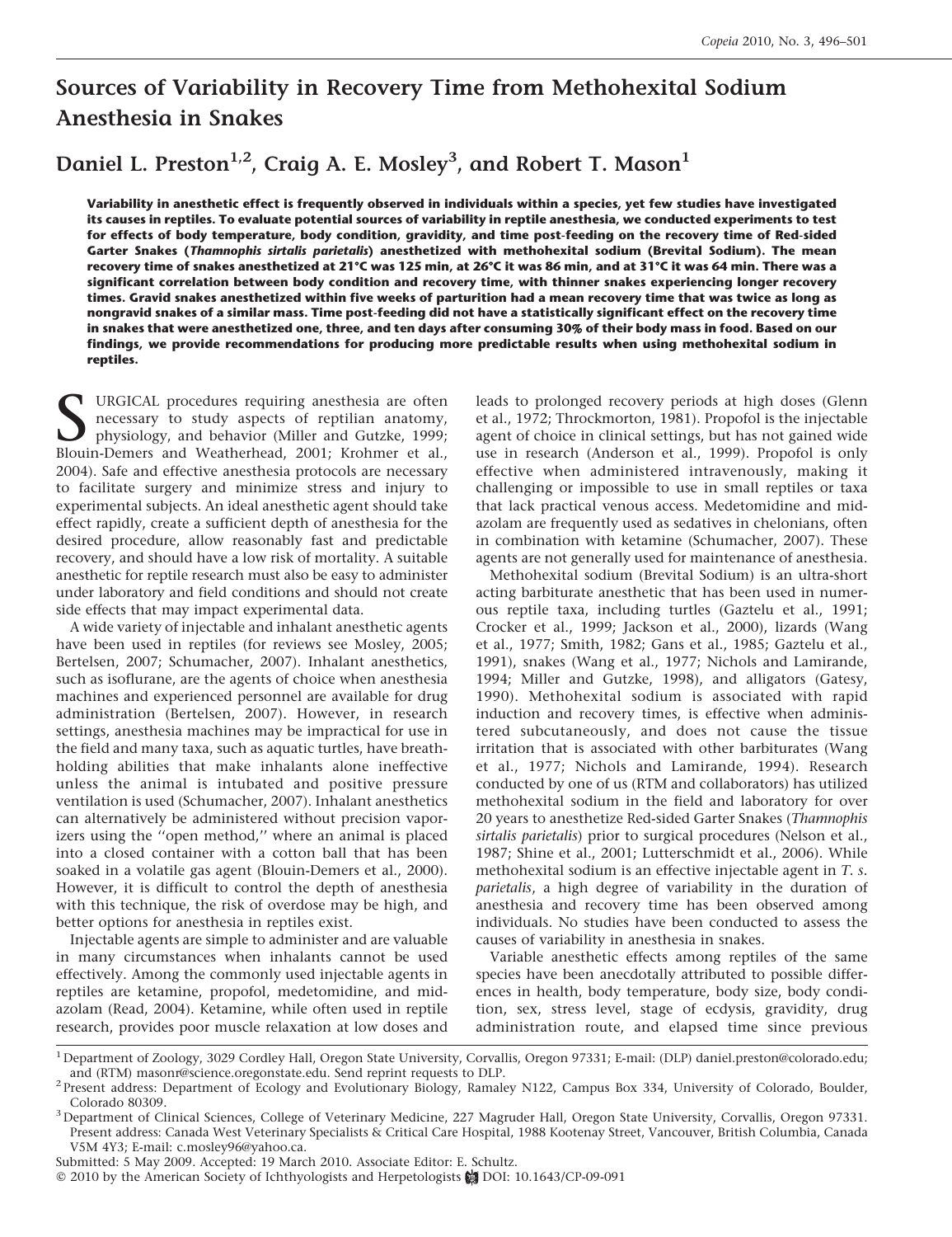dosings (Karlstrom and Cook, 1955; Cooper, 1974; Wang et al., 1977; Holz and Holz, 1994; Hill and Mackessy, 1997; Miller and Gutzke, 1998; Blouin-Demers et al., 2000). Few studies have experimentally evaluated causes of variability in anesthesia within a species. Body temperature has an effect on ketamine anesthesia in skinks (Arena et al., 1988) and isoflurane anesthesia in desert iguanas (Dohm and Brunson, 1998). Both studies found lower body temperatures resulted in a longer duration of anesthesia. Other potential variables remain unstudied with regard to anesthesia in reptiles.

Identifying sources of variability in the anesthesia of snakes will help improve anesthesia protocols and will increase our understanding of the mechanisms that induce and terminate the action of anesthetics in reptiles. We hypothesized that several physiological parameters may influence recovery time from anesthesia in snakes. Separate experiments were conducted to assess the effects of body temperature, body condition, gravidity, and time postfeeding on recovery time from methohexital sodium anesthesia in Thamnophis sirtalis parietalis. Based on our results, recommendations are given for improving anesthesia protocols using methohexital sodium in snakes.

#### MATERIALS AND METHODS

Collection and captive maintenance of garter snakes.—Thirty male and 45 female Thamnophis sirtalis parietalis were collected from over-wintering hibernacula near Inwood, Manitoba, Canada during May of 2007 and 2008. Snakes were transported to Oregon State University in Corvallis, Oregon, and maintained in 38 L glass aquaria in a microprocessor controlled environmental chamber. From May until September the environmental chamber was maintained at  $24^{\circ}$ C during the day and  $14^{\circ}$ C at night with 14L:10D photophase. Forty-watt incandescent bulbs provided a thermal gradient within aquaria and allowed snakes to reach a body temperature of  $30^{\circ}$ C during the day. From October to April, the environmental chamber was maintained at  $4^{\circ}$ C, 0L:24D to induce hibernation. During the summer months, T. s. parietalis were fed an alternating diet of earthworms and trout weekly. Snakes used in the body condition experiment were not fed in captivity prior to being anesthetized in early June. These individuals were fed weekly after this time. Water was provided ad libitum.

Methohexital sodium.—Methohexital sodium (Brevital Sodium, JHP Pharmaceuticals, Parsippany, NJ) was diluted to a 1% solution (10 mg/ml) in deionized water. The 1% solution was further diluted to a 0.5% solution in sterile 10 ml vials of 0.9% NaCl. Methohexital sodium was stored at  $4^{\circ}$ C and was used over a period of several months.

Anesthetic protocol.—The snout–vent length (SVL) and mass of each snake were measured on the day of each experiment. One hour prior to drug administration, snakes were removed from the environmental chamber and placed individually into 38 L glass aquaria lined with newspaper. This allowed the body temperatures of the snakes to reach the desired temperature for each experiment. During anesthesia, snakes were maintained in a coiled position. Dosages of 15 mg/kg (equivalent to 0.003 ml of 0.5% methohexital sodium/g body mass) were administered subcutaneously at the juncture between the dorsal and ventral scales at a distance of approximately 20 cm from the head of the snake. Injections were made with 1 ml syringes

and 0.75 in 26 G needles. Snake body temperatures were recorded using a thermocouple thermometer (Digi-Sense ThermoLogR Thermistor, Cole-Parmer, Vernon Hills, IL) inserted 3 cm into the snake's cloaca and were measured every 30 min during anesthesia and recovery. Quantifying anesthetic effect was accomplished by measuring the time after drug administration at which each snake regained its ability to right its entire body when placed on its back (hereafter called recovery time). The righting reflex of each snake was evaluated at intervals of five min or less throughout anesthesia.

Experiment 1: body temperature.—Twenty male T. s. parietalis (43–50 cm SVL, 27–47 g body mass) were anesthetized at body temperatures of 21 $^{\circ}$ C, 26 $^{\circ}$ C, and 31 $^{\circ}$ C in a repeated measures experimental design. At each temperature, the 20 snakes were anesthetized over two consecutive days. Ten snakes were randomly assigned to be anesthetized on day one and ten on day two. After being anesthetized at one temperature, all 20 snakes were fed and then anesthetized approximately one week later at the next temperature. This schedule ensured all snakes were anesthetized without food in their gut. Snakes at  $21^{\circ}$ C received no supplemental heat. Snakes at  $26^{\circ}$ C and  $31^{\circ}$ C were warmed with incandescent light bulbs throughout anesthesia and recovery.

Experiment 2: body condition.—Forty-five female T. s. parietalis of similar length, but widely varying mass (60–70 cm SVL, 57–118 g body mass) were anesthetized in groups of nine per day. All 45 snakes were anesthetized during five days. Snakes were randomly selected to be anesthetized on each of the five days, and all snakes were maintained at  $21^{\circ}$ C during anesthesia. Snakes for this experiment were anesthetized in early June, within three weeks of being collected. No significant difference in recovery time between gravid and nongravid snakes was detected at this time of year, and both types of snakes were included in the experiment. To quantify body condition in each snake, we calculated residuals from a simple linear regression of log-transformed mass to snout–vent length.

Experiment 3: gravidity.—Of the 45 female  $T$ . s. parietalis that were used in the body condition experiment, four became gravid after mating in the wild. The four gravid females (62– 66 cm SVL, 96–111 g body mass) and four nongravid females of similar size (64–66 cm SVL, 88–108 g body mass) were anesthetized in August. All gravid snakes gave birth within five weeks of being anesthetized. Body masses of snakes were recorded in June, August, and immediately after parturition in October. Snake body temperatures were maintained at  $21^{\circ}$ C during anesthesia.

Experiment 4: time post-feeding.—Ten male T. s. parietalis (50– 55 cm SVL, 43–60 g body mass) and ten female T. s. parietalis (61–66 cm SVL, 93–107 g body mass) were anesthetized one, three, and ten days after a single feeding event in a repeated measures experimental design. Snakes were anesthetized in groups of ten and were given as much food as they could consume in one day prior to the first day of anesthesia. The dosage of methohexital sodium administered to each snake was calculated based on the snake's mass one day prior to feeding. Snake masses were measured before feeding and daily for ten days after feeding, and snake body temperatures were maintained at  $21^{\circ}$ C during anesthesia.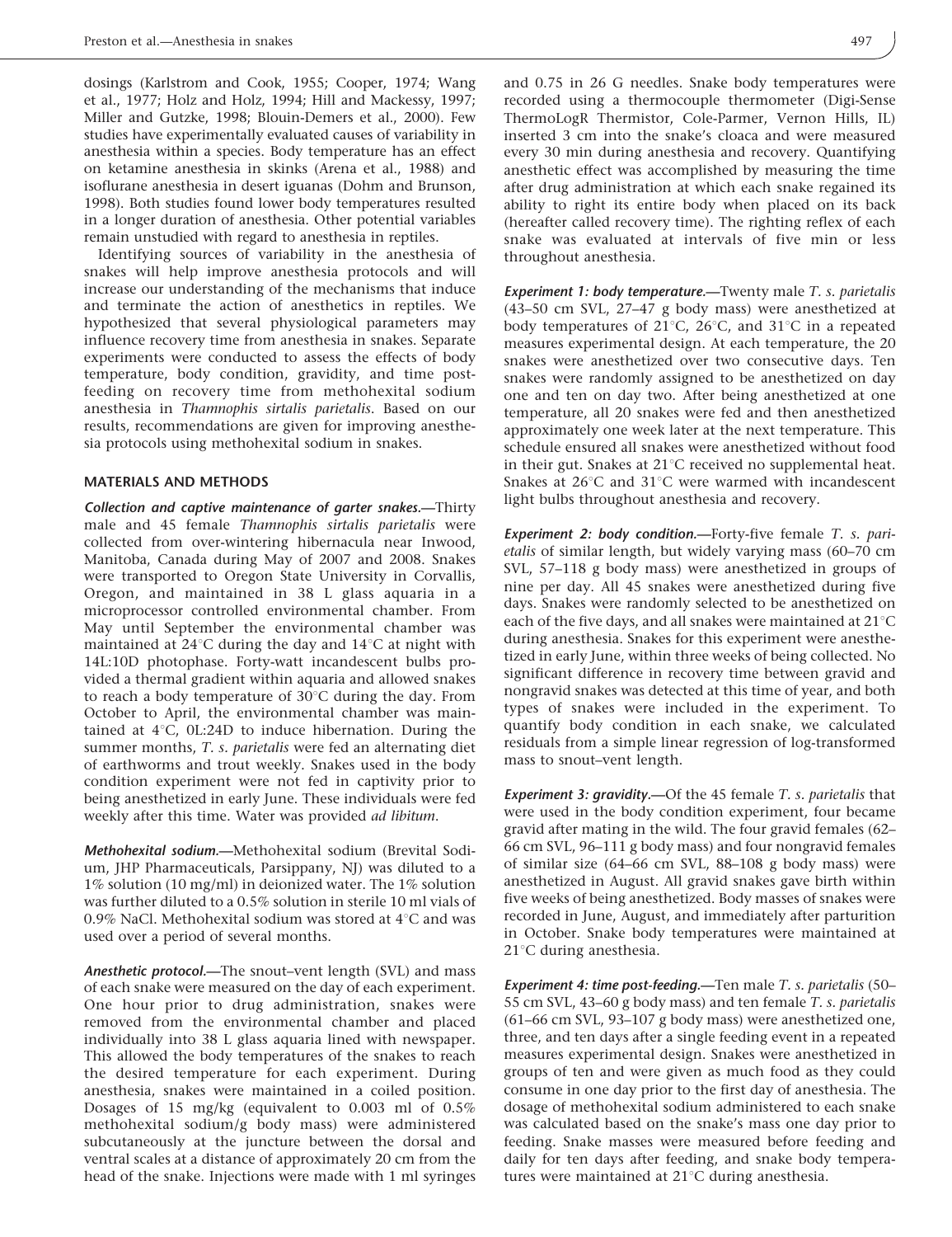Table 1. Mean Recovery Times per Treatment of T. s. parietalis Anesthetized with Methohexital Sodium in Three Separate Experiments. Mean recovery times are in minutes.

| Experiment        | <b>Treatment</b> | Mean recovery<br>time (SE) | <b>Statistics</b>      |
|-------------------|------------------|----------------------------|------------------------|
| Body temperature  | $21^{\circ}$ C   | 124 $(\pm 13)$             | ANOVA:                 |
|                   | $26^{\circ}$ C   | 86 $(\pm 4)$               | $F_{2,17} = 12.71$ ,   |
|                   | $31^{\circ}$ C   | 64 $(\pm 7)$               | P < 0.001              |
| Gravidity         | Gravid           | 111 $(\pm 11)$             | t-test: $t_5 = 3.93$ , |
|                   | Nongravid        | 63 $(\pm 10)$              | $P = 0.008$            |
| Time post-feeding | Day 1            | 74 $(\pm 5)$               | ANOVA:                 |
|                   | Day 3            | 67 $(\pm 5)$               | $F_{2,17} = 3.09$ ,    |
|                   | Day 10           | 78 $(\pm 5)$               | $P = 0.057$            |

Statistical analysis.--One-way repeated-measures ANOVA was used to compare differences in recovery time between temperature groups and between time post-feeding groups. Simple linear regression was used to evaluate the relationship between body condition and recovery time. A twosample t-test was used to compare recovery time between gravid and nongravid snakes. All P-values are two-tailed, and recovery time was log transformed for all experiments to normalize data. IBM SPSS Statistics 18 was used for statistical analyses, and Sigma Plot 10.0 was used for graphics.

### RESULTS

Experiment 1: body temperature.—Mean snake body temperatures during anesthesia for the three temperature groups were 21.5°C (0.1 SE), 26.3°C (0.1 SE), and 31.5°C (0.1 SE). At  $21^{\circ}$ C and  $26^{\circ}$ C all 20 snakes lost righting ability. At  $31^{\circ}$ C one snake did not lose righting ability and was not included in the analysis. Higher temperatures resulted in significantly shorter recovery times (Table 1). The mean recovery time at  $21^{\circ}$ C was nearly twice as long as the mean recovery time at  $31^{\circ}$ C, and differences in recovery time between all temperature treatments were statistically significant.

Experiment 2: body condition.—There was a significant relationship between snake body condition and recovery time, with thinner snakes experiencing longer recovery times (Fig. 1,  $r^2 = 0.251$ ,  $P < 0.001$ ). The mean recovery time of the 15 heaviest snakes was 73 min (7 SE), while for the 15 thinnest snakes it was 121 min (12 SE).

**Experiment 3: gravidity.** Gravid snakes took significantly longer to recover from anesthesia than nongravid snakes (Table 1). The mean recovery time of gravid snakes was over 40 min longer than nongravid snakes.

Experiment 4: time post-feeding.—On average, snakes ate 31% (0.012 SE) of their body mass in food during the single feeding event and then gradually decreased within 3% (0.007 SE) of their initial mass by day ten post-feeding. There was not a statistically significant difference in recovery time on day one, three, or ten post-feeding (Table 1).

## DISCUSSION

In our experience, methohexital sodium is the most effective anesthetic agent for snakes under many circumstances, especially when anesthesia machines to deliver



Fig. 1. Simple linear regression of recovery time versus body condition of T. s. parietalis anesthetized with methohexital sodium. Body condition values represent residuals from a regression of log-transformed mass against snout–vent length.

inhalant anesthetics are unavailable. Other injectable agents, including ketamine, propofol, medetomidine, and midazolam have been used alone and in various combinations in T. s. parietalis and none have been determined to be superior to methohexital sodium in terms of ease of administration, depth of anesthesia, and time to recovery (D. Preston, unpubl.).

A variety of measurements can be taken to assess the effects of an anesthetic, and the most useful measurement may vary depending on the objectives of the research. In this study, our goal was to assess whether several physiological parameters affect the duration of anesthesia in snakes. Recovery time was recorded to quantify anesthetic effect, and we felt this measurement was suitable for several reasons. Fast acting barbiturates are generally associated with relatively short recovery periods, and recovery time correlates with the overall depth and duration of anesthesia (i.e., snakes that have longer recovery times reach a deeper plane of anesthesia and experience a longer duration of anesthesia than do individuals with shorter recovery times). Recovery time, defined as the time when the snake has regained the ability to right itself, is also an unambiguous measure that could be readily measured on nearly every individual in the study. Furthermore, recovery time is a useful measurement because some anesthetics result in a prolonged recovery period which makes them less useful in some situations, especially in a research setting when it is often desirable to have animals behaving 'normally' as soon as possible after a surgical procedure. Recovery time, however, is of limited use alone when the overall objective of anesthesia research is to evaluate the efficacy and safety of a particular anesthetic. In these circumstances there are a variety of other informative measurements that are useful to measure, such as induction time, response to nociceptive stimuli, heart rate, respiratory rate, blood gas values, and others.

The shortened duration of methohexital sodium anesthesia at higher temperatures in  $T$ . s. parietalis is consistent with previous reports in lizards anesthetized with ketamine (Arena et al., 1988) and isoflurane gas (Dohm and Brunson, 1998). Elevated body temperatures likely reduce duration of anesthesia in all reptile species, whether inhalant or injectable anesthetics are used. The respiration and heart rates of reptiles increase with body temperatures (Greenwald, 1971), and this likely increases rates of distribution and metabolism of anesthetics and decreases their duration of action. It is also of note that the differences in recovery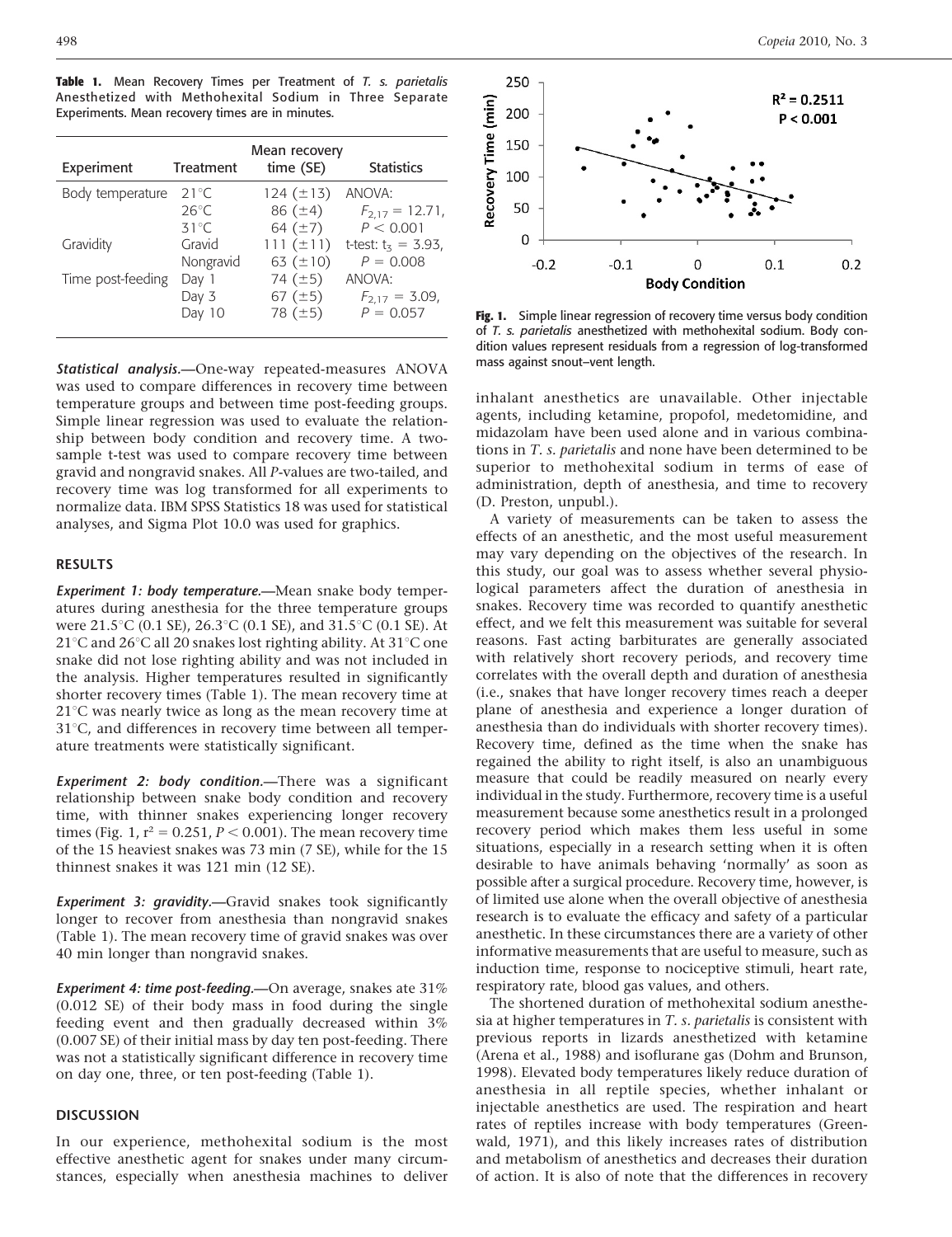time with temperature correspond to a  $Q_{10}$  of roughly two, which is within the range of expected values for a physiological rate.

Anesthetic protocols in veterinary medicine recommend maintaining reptiles at or near their preferred body temperature (PBT) for the duration of anesthesia and recovery (Mosley, 2005; Bertelsen, 2007). This practice is used to maintain optimal immune response and elevated metabolic rates in reptiles, which may reduce risks associated with anesthesia and surgery. The PBT of Thamnophis sirtalis parietalis ranges from  $26^{\circ}$ C to  $30^{\circ}$ C depending on the digestive state of the snake (Lysenko and Gillis, 1980). In our experience, Red-sided Garter Snakes anesthetized near  $30^{\circ}$ C require over 20 mg/kg of methohexital sodium, compared to 15 mg/kg at 21 $^{\circ}$ C, and rarely reach a level of anesthesia suitable for surgery. We have obtained the most effective anesthesia by maintaining snakes near  $21^{\circ}$ C from one hour prior to anesthetic administration until the completion of surgical procedures. Snakes are then warmed to their PBT immediately after surgery. This results in a deeper plane of anesthesia, but speeds the recovery process after surgery has ended. We have not observed any detrimental effects from anesthetizing healthy Red-sided Garter Snakes at  $21^{\circ}$ C, and this allows using smaller doses of anesthetic. Anesthetizing snakes at much lower body temperatures, however, is not recommended, and the practice of cooling animals in a freezer prior to anesthesia or using cold narcosis alone should be avoided entirely as far more ethical and effective options for reptile anesthesia and analgesia exist.

On average, thinner snakes took longer to recover from anesthesia than heavier snakes, which indicates that body condition has some affect on recovery time. The overall shorter recovery times in heavier snakes may be the result of the affinity for adipose tissue of many injectable agents. In mammals, barbiturate anesthetics distribute sequentially from the blood pool into viscera, lean tissue, and then adipose tissue, before being metabolized hepatically (Gillis et al., 1976; Bickel, 1984). It is largely redistribution from blood into other tissues that terminates the action of the anesthetic (Gillis et al., 1976; Hudson et al., 1983). While the pharmacokinetics of methohexital sodium in reptiles has not been studied, a similar pattern of distribution as that seen in mammals is likely. The shorter duration of anesthesia in heavier snakes may be the result of a greater percentage of the dosage becoming bound in adipose tissue during the early distribution of the drug. Other injectable agents used in reptiles, such as the lipophilic agent propofol, distribute into adipose tissue and may show a similar increased potency in thin reptiles as do the barbiturates.

It is not clear what causes the longer recovery times observed in gravid snakes compared to nongravid snakes. However, this finding may also be the result of differences in body condition. Gravid snakes are often anorexic shortly before giving birth (Gregory et al., 1999), and viviparous snakes can be emaciated after parturition due to the high energetic cost of reproduction (Madsen and Shine, 1993; Luiselli et al., 1996). Both gravid and nongravid snakes increased in mass from June to August (17% and 25%, respectively). Gravid snakes, however, gained mass in the form of developing offspring while nongravid snakes gained largely adipose tissue. When snakes were anesthetized in August, it is likely that gravid females had burned much of their adipose tissue to meet the energetic demands of developing offspring. After parturition, gravid snakes were

24% lighter than their August masses. The reduction in adipose tissue associated with developing offspring may cause the increased recovery time observed in this group. It should be noted that the sample size for this experiment was relatively small (four gravid and four nongravid snakes), and the statistical power of the analysis was lowered than desired. Although the results obtained here should be interpreted with caution, a similar increased effect of methohexital sodium has been anecdotally observed in gravid crotalines (Miller and Gutzke, 1998).

A statistically significant effect of time post-feeding on recovery time was not detected despite the considerable physiological changes snakes undergo during digestion. Metabolic rate, blood flow to digestive organs, and the size of the heart, liver, and intestinal wall are known to increase during digestion in snakes (Secor et al., 2000; Wang et al., 2001; Andersen et al., 2005). The complex physiological changes that snakes undergo during digestion may affect anesthesia a variety of ways, yet we were unable to detect a strong effect with our design. It is still not recommended to anesthetize snakes shortly after feeding due to the risk of regurgitation during recovery and also because the added mass of food in the gut may result in calculating a dosage based on an inaccurate lean body mass.

Snakes with similar body condition scores anesthetized at the same temperature still show considerable variability in recovery time. This suggests that other factors, such as the route of drug administration, may contribute to variability between individuals. Subcutaneous and intramuscular drug administration are considered to be the least precise routes to deliver anesthetic agents since the rate of drug uptake is essentially unknown and may vary between individuals (Mosley, 2005). Subcutaneous and intramuscular injections, however, are the most practical route of drug administration when the accessibility or size of blood vessels in small lizards, snakes and turtles does not allow easy intravenous access and gas anesthetics are not available for use.

The effects of physiological parameters on anesthesia observed in this study may allow the adjustment of dosages of methohexital sodium to create more predictable anesthetic effects. Snakes that are anesthetized at high body temperatures and extremely heavy individuals can safely be given dosages of methohexital sodium higher than 15 mg/kg. We have safely used dosages of 18 to 20 mg/kg in these circumstances. For snakes with mass/SVL ratios below 0.6 and for gravid, sick, or injured snakes it is recommended to use a dose of 12.5 mg/kg, as the reactions of these snakes to methohexital sodium tends to be unpredictable and the risk of anesthetic overdose may be higher. During over 200 anesthesias involving more than 75 different snakes, only one animal was killed by anesthetic overdose using methohexital sodium in the first author's experience.

Of the factors evaluated in this study, body temperature, body condition, and gravidity affect the duration of anesthesia with methohexital sodium in snakes. Other factors undoubtedly play a role in creating variability and future research, such as pharmacokinetic studies, will allow the further improvement of anesthesia protocols and a better understanding of the physiological processes that terminate the duration of action of anesthetics in reptiles.

#### ACKNOWLEDGMENTS

M. Parker and C. Friesen provided valuable assistance with many aspects of this study. Funding for this project has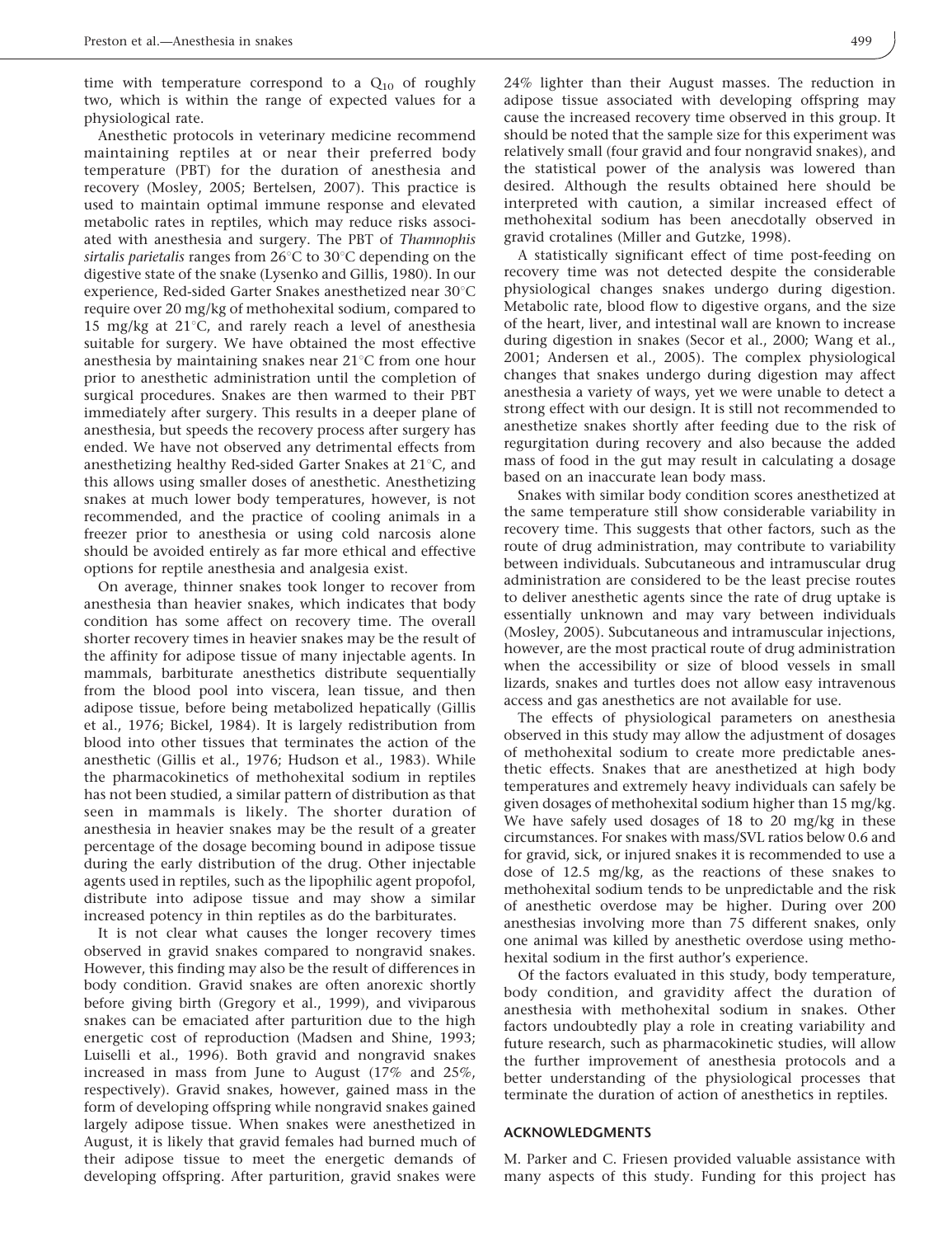come from a Howard Hughes Medical Institute Fellowship to D. Preston, a National Science Foundation Grant to R. Mason (IOB 0620125), and Oregon State University, College of Veterinary Medicine Research Funds to C. Mosley. Snakes were collected under the Manitoba Scientific Research Permit no. WB02024 from Manitoba Conservation. This research was approved by the Oregon State University Institutional Animal Care and Use Committee (ACUP 3738).

#### LITERATURE CITED

- Andersen, J. B., B. C. Rourke, V. J. Caiozzo, A. F. Bennet, and J. W. Hicks. 2005. Postprandial cardiac hypertrophy in pythons. Nature 434:37–38.
- Anderson, N. L., R. F. Wack, L. Calloway, T. E. Hetherington, and J. B. Williams. 1999. Cardiopulmonary effects and efficacy of propofol as an anesthetic agent in brown tree snakes, Boiga irregularis. Bulletin of the Association of Reptile and Amphibian Veterinarians 9:9–15.
- Arena, P. C., K. C. Richardson, and L. K. Cullen. 1988. Anaesthesia in two species of large Australian skink. The Veterinary Record 123:155–158.
- Bertelsen, M. F. 2007. Squamates (snakes and lizards), p. 233–243. In: Zoo Animal and Wildlife Immobilization and Anesthesia. G. West, D. Heard, and N. Caulket (eds.). Blackwell Publishing, Ames, Iowa.
- Bickel, M. H. 1984. The role of adipose tissue in the distribution and storage of drugs. Progress in Drug Research 28:273–303.
- Blouin-Demers, G., and P. J. Weatherhead. 2001. Habitat use by black rat snakes (Elaphe obsoleta obsoleta) in fragmented forests. Ecology 82:2882–2896.
- Blouin-Demers, G., P. J. Weatherhead, C. M. Shilton, C. E. Parent, and G. P. Brown. 2000. Use of inhalant anesthetics in three snake species. Contemporary Herpetology 2000, Number 4.
- Cooper, J. E. 1974. Ketamine hydrochloride as an anaesthetic for East African reptiles. The Veterinary Record 95:37–41.
- Crocker, C. E., G. R. Ultsch, and D. C. Jackson. 1999. The physiology of diving in a north-temperate and three tropical turtle species. Journal of Comparative Physiology B 169:249–255.
- Dohm, L., and D. Brunson. 1998. Effective dose of isoflurane for the desert iguana (Dipsosaurus dorsalis) and the effect of hypothermia on effective dose. Proceedings of the American College of Veterinary Anesthetists 1998:543.
- Gans, C., F. De Vree, and D. Carrier. 1985. Usage pattern of the complex masticatory muscles in the shingleback lizard, Trachydosaurus rugosus: a model for muscle placement. The American Journal of Anatomy 173:219–240.
- Gatesy, S. M. 1990. Caudefemoral musculature and the evolution of theropod locomotion. Paleobiology 16:170–186.
- Gaztelu, J. M., E. Garcia-Aust, and T. H. Bullock. 1991. Electrocortigrams of hippocampal and dorsal cortex of two reptiles: comparison with possible mammalian homologs. Brain, Behavior and Evolution 37:144–160.
- Gillis, P. P., R. J. Deangelis, and R. L. Wynn. 1976. Nonlinear pharmacokinetic model of intravenous anesthesia. Journal of Pharmaceutical Sciences 65:1001–1006.
- Glenn, J. L., R. Straight, and C. C. Snyder. 1972. Clinical use of ketamine hydrochloride as an anesthetic agent for snakes. American Journal of Veterinary Research 33:1901–1903.
- Greenwald, O. E. 1971. The effect of body temperature on oxygen consumption and heart rate in the Sonora gopher snake, Pituophis catenifer affinis Hallowell. Copeia 1971:98–106.
- Gregory, P. T., L. H. Crampton, and K. M. Skebo. 1999. Conflicts and interaction among reproduction, thermoregulation and feeding in viviparous reptiles: Are gravid snakes anorexic? Journal of Zoology 248:231–241.
- Hill, R. E., and S. P. Mackessy. 1997. Venom yields from several species of colubrid snakes and differential effects of ketamine. Toxicon 35:671–678.
- Holz, P., and R. M. Holz. 1994. Evaluation of ketamine, ketamine/xylazine and ketamine/midazolam anesthesia in red-eared sliders (Trachemys scripta elegans). Journal of Zoo and Wildlife Medicine 25:531–537.
- Hudson, R. J., D. R. Stanski, and P. G. Burch. 1983. Pharmacokinetics of methohexital and thiopental in surgical patients. Anesthesiology 59:215–219.
- Jackson, D. C., A. L. Ramsey, J. M. Paulson, G. E. Crocker, and G. R. Ultsch. 2000. Lactic acid buffering by bone and shell in anoxic softshell and painted turtles. Physiological and Biochemical Zoology 73:290–297.
- Karlstrom, E. L., and S. F. Cook. 1955. Notes on snake anesthesia. Copeia 1955:57–58.
- Krohmer, R. W., D. Martinez, and R. T. Mason. 2004. Development of the renal sexual segment in immature snakes: effect of sex steroid hormones. Comparative Biochemistry and Physiology 139:55–64.
- Luiselli, L., M. Capula, and R. Shine. 1996. Reproductive output, costs of reproduction, and ecology of the smooth snake, Coronella austriaca, in the eastern Italian Alps. Oecologia 106:100–110.
- Lutterschmidt, D. I., M. P. Lemaster, and R. T. Mason. 2006. Minimal overwintering temperatures of red-sided garter snakes (Thamnophis sirtalis parietalis): a possible cue for emergence? Canadian Journal of Zoology 84:771–777.
- Lysenko, S., and J. E. Gillis. 1980. The effect of ingestive status on the thermoregulatory behavior of Thamnophis sirtalis sirtalis and Thamnophis sirtalis parietalis. Journal of Herpetology 14:155–159.
- Madsen, T., and R. Shine. 1993. Costs of reproduction in a population of European adders. Oecologia 94:488–495.
- Miller, L. R., and W. H. N. Gutzke. 1998. Sodium brevital as an anesthetizing agent for crotalines. Herpetological Review 29:16.
- Miller, L. R., and W. H. N. Gutzke. 1999. The role of the vomeronasal organ of crotalines (Reptilia: Serpentes: Viperidae) in predator detection. Animal Behavior 58: 53–57.
- Mosley, C. A. E. 2005. Anesthesia and analgesia in reptiles. Seminars in Avian and Exotic Pet Medicine 14:243–262.
- Nelson, R. J., R. T. Mason, R. W. Krohmer, and D. Crews. 1987. Pinealectomy blocks vernal courtship behavior in red-sided garter snakes. Physiology and Behavior 39: 231–233.
- Nichols, D. K., and E. W. Lamirande. 1994. Use of methohexital sodium as an anesthetic in two species of colubrid snakes. Proceedings of the American Association of Zoo Veterinarians 1994:161–162.
- Read, M. R. 2004. Evaluation of the use of anesthesia and analgesia in reptiles. Journal of the American Veterinary Medical Association 224:547–552.
- Schumacher, J. 2007. Chelonians (turtles, tortoises and terrapins), p. 260–266. In: Zoo Animal and Wildlife